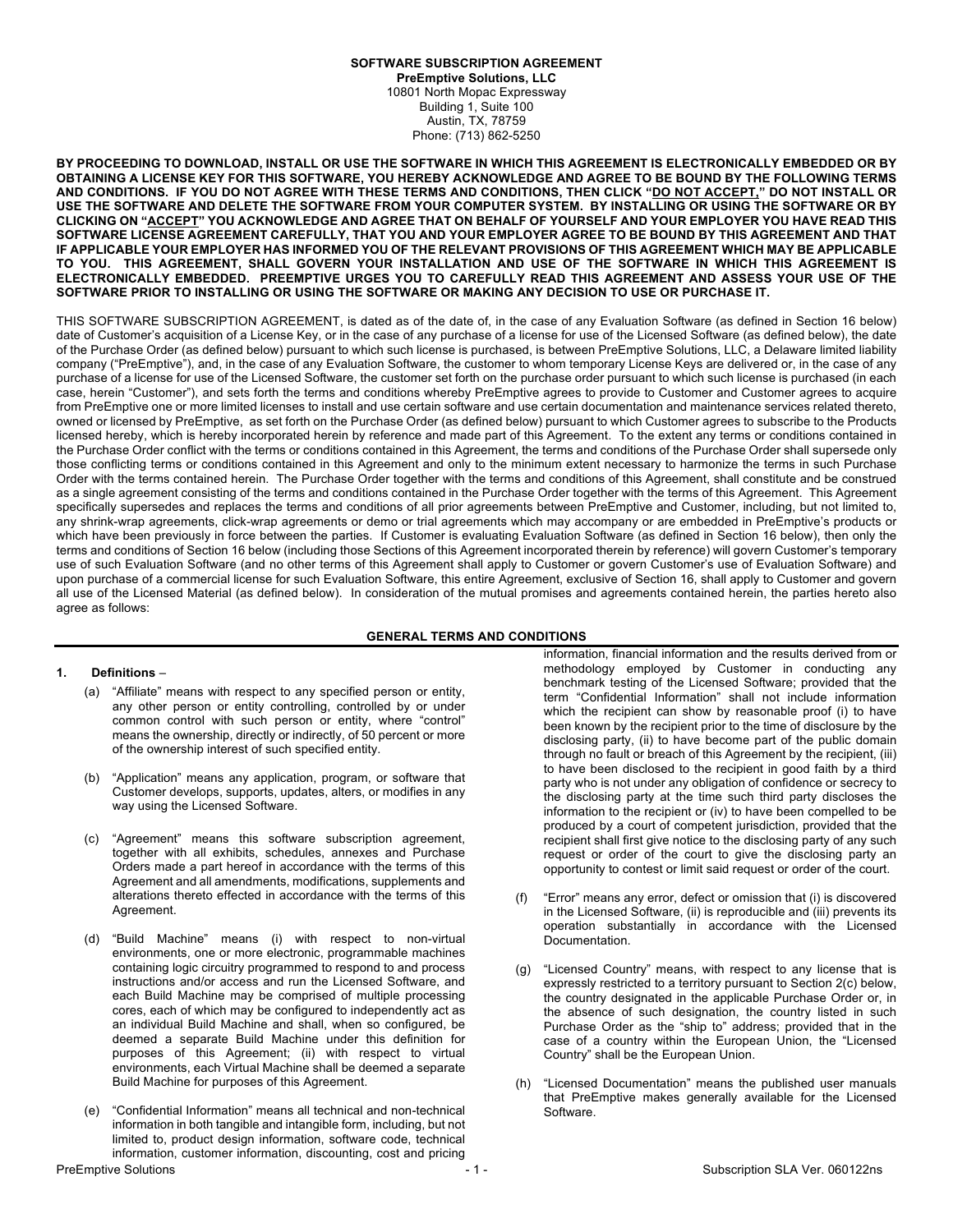- (i) "Licensed Material" means the Licensed Software and the Licensed Documentation.
- (j) "Licensed Software" means the machine-readable object code version of (i) the software specified on each Purchase Order, whether embedded on disc, tape, internet download site or other media and (ii) all Updates for the Licensed Software that Customer is entitled to receive in connection with its receipt of Maintenance Services pursuant to Section 4 of this Agreement.
- (k) "License Term" means (A) the initial period of time (the "Initial Term") (i) specified on the Purchase Order pursuant to which Customer agreed to lease the Licensed Material or (ii) to the extent no such initial period is specified on the Purchase Order, a one-year period of time, in each case commencing on the Effective Date and (B) all subsequent renewals and extensions thereof effected in accordance with the terms of this Agreement (each, a "Renewal Term").
- (l) "Maintenance Services" means the technical support services provided by PreEmptive pursuant to Section 4 hereof.
- (m) "Named User" means one (1) natural person in Customer's organization designated by Customer to have the right to use the Licensed Software.
- (n) "Purchase Order" means (i) PreEmptive's standard price quote, purchase order, order form or purchase confirmation (including any purchase confirmation delivered electronically through an online store owned or controlled by PreEmptive or its subsidiaries), as such document may be amended, supplemented or modified from time to time in accordance with this Agreement or (ii) any other non-PreEmptive price quote, purchase order, order form or purchase confirmation delivered by Customer to PreEmptive but solely to the extent permitted by and delivered in accordance with Section 15.
- (o) "Update" means any revision, enhancement, improvement or modification to or programming fix for the Licensed Software or Licensed Documentation which PreEmptive makes generally available, incorporates into and makes a part of the Licensed Software or Licensed Documentation and does not separately price or market.
- (p) "Virtual Machine" means a software container capable of running its own operating system to access and run the Licensed Software.

# **2. LICENSE** –

(a) **Use** – Subject to the terms and conditions of this Agreement including, but not limited to the applicable licensing restrictions set forth in Section 2(b) below, and subject further to Customer's full compliance herewith and according to the scope, time period and other terms indicated on the applicable Purchase Order delivered in connection with this Agreement, PreEmptive hereby grants Customer and Customer hereby accepts from PreEmptive, a limited, non-exclusive and non-transferable right and license during the License Term to install the Licensed Software on computer hardware that is owned or operated by or on behalf of Customer, and to access and use, copy, modify or create Applications in accordance with the applicable restrictions and conditions contained in this Agreement and to copy the Licensed Material subscribed to by Customer as permitted by this Agreement; provided, that in no event shall Customer create any Application that is competitive with or offers substantially the same functionality as the Licensed Software or any other product or software application commercially offered by PreEmptive. Customer's right to use the Licensed Material shall extend to use by third parties under a written agreement with Customer to provide outsourcing services for Customer's own internal business operations; provided, that (i) such third parties have agreed to abide by the terms of this Agreement and (ii) Customer shall remain primarily liable for all acts and omissions by such third parties. Customer's right to use the Licensed Material shall also extend to use by Customer's Affiliates, provided that (x) such Customer Affiliates have agreed to abide by the terms of this

Agreement, and (y) Customer shall remain primarily liable for all acts and omissions by such Customer Affiliates. Upon expiration of the License Term this Agreement and all rights and licenses granted under this Agreement shall automatically terminate.

- (b) **License Usage and Restrictions** Customer acknowledges and agrees that, as between Customer and PreEmptive, PreEmptive or its subsidiaries owns and shall continue to own all right, title, and interest in and to the License Material, including associated intellectual property rights under copyright, trade secret, patent, or trademark laws. This Agreement does not grant Customer any ownership interest in or to the Licensed Material, but only a limited right and license to install and use the Licensed Software and to use the Licensed Material in accordance with the terms of this Agreement and each applicable Purchase Order. Customer further acknowledges and agrees that the licenses granted hereunder shall expire automatically upon expiration or termination of the License Term and the restrictions applicable to Customer's installation and use of the License Software will vary according to the type of Licensed Software purchased by Customer and the type of license purchased by Customer. One or more of the restrictions set forth in this Section 2 may apply to the Licensed Software depending upon the type of licensed purchased and the terms contained in the applicable Purchase Order relating to the Licensed Software. Customer may purchase licenses for additional Build Machines, Named Users, or Applications based on PreEmptive's then current pricing and availability. Customer is encouraged to carefully review all terms and restrictions contained in this Section 2 and each Purchase Order. Customer hereby agrees to the following license restrictions and conditions applicable to the Licensed Software as set forth in the Purchase Orders delivered by Customer under this Agreement:
	- (i) For all Licensed Software made generally available by PreEmptive and licensed hereunder by Customer on a "Starter License" basis, Customer may designate up to (2) Named Users to install, operate and use the Licensed Software on up to (1) Build Machine, in conjunction with the creation, support or modification of up to (2) Applications;
	- (ii) For all Licensed Software made generally available by PreEmptive and licensed hereunder by Customer on a "Team License" basis, Customer may designate up to (8) Named Users to install, operate and use the Licensed Software on up to (2) Build Machines, in conjunction with the creation, support or modification of up to (5) Applications;
	- (iii) For all Licensed Software made generally available by PreEmptive and licensed hereunder by Customer on a "Group License" basis, Customer may designate up to (24) Named Users to install, operate and use the Licensed Software on up to (8) Build Machines, in conjunction with the creation, support or modification of up to (20) Applications; and
	- (iv) For all Licensed Software made generally available by PreEmptive and licensed hereunder by Customer on a "Enterprise License" basis, Customer may designate an unlimited number of Named Users to install, operate and use the Licensed Software on an unlimited number of Build Machines, in conjunction with the creation, support or modification of an unlimited number of Applications.
- (c) **Territory Restrictions.** To the extent any license purchased hereunder is restricted to a Licensed Country, such Licensed Country shall be expressly set forth in the Purchase Order, and Customer shall not install, access, or use the Licensed Software from any location other than the Licensed Country. To the extent the Purchase Order omits any reference to a Licensed Country and does not otherwise limit or restrict Customer's right to install, access, or use the Licensed Software to a geographic territory, such licenses of the Licensed Software may be installed, accessed and used globally.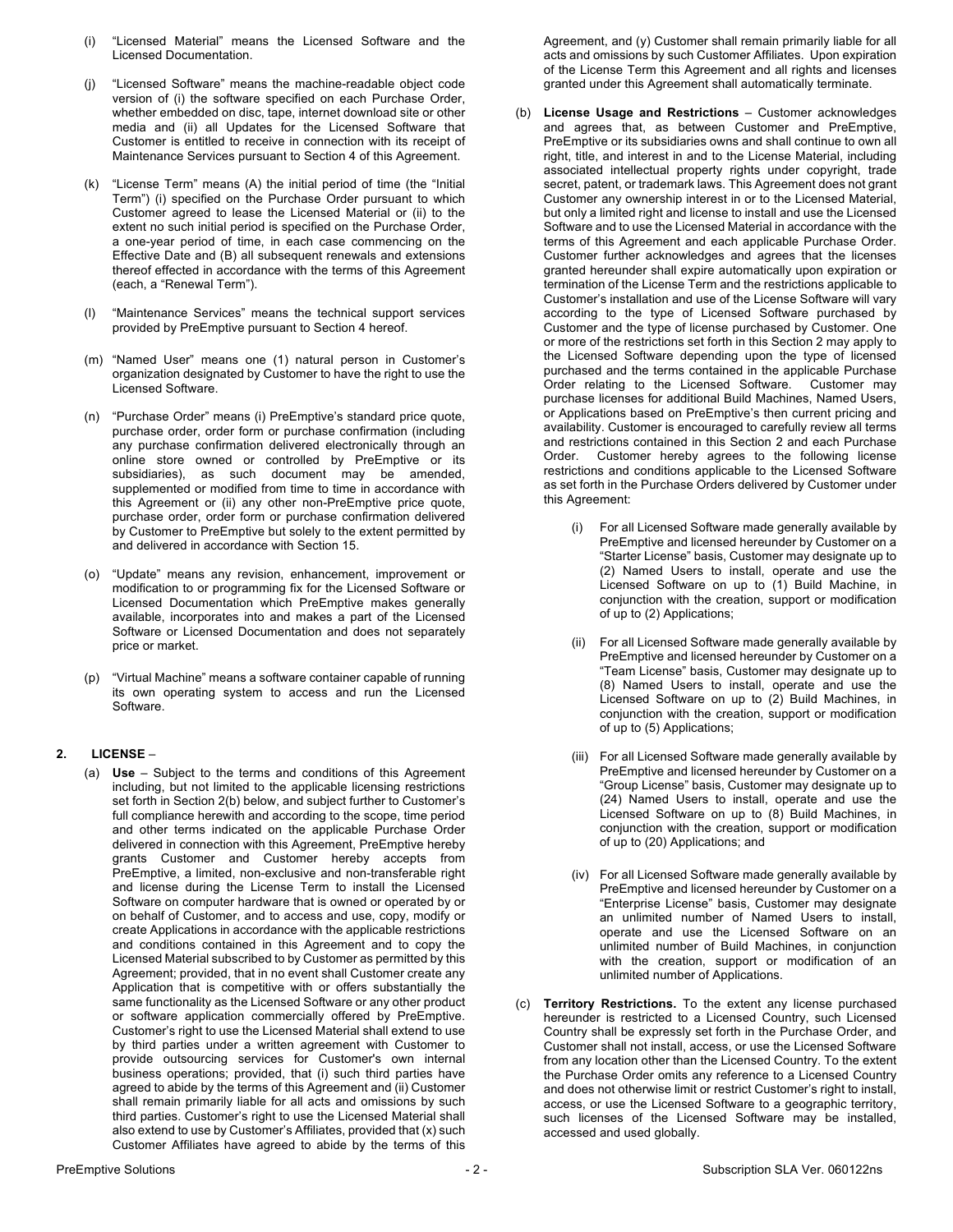- (d) **Copies & Disaster Recovery** -- Customer may make a reasonable number of back-up archival copies of the Licensed Software. In the event of any outage that results in the complete failure of the computer system upon which Customer has installed the Licensed Software, Customer's right to use the Licensed Software shall include, during the pendency of such outage, the temporary right to use the Licensed Software in a replacement computing environment substantially similar to the original computing environment upon which the Licensed Software was installed immediately prior to such outage. Customer shall reproduce all confidentiality and proprietary notices on each of the copies permitted hereunder and maintain an accurate record of the location of each of the copies. Customer shall not otherwise copy or duplicate the Licensed Material. Customer shall not reverse engineer, disassemble, translate, modify, adapt, or decompile the Licensed Material or apply any procedure or process to the Licensed Material in order to ascertain, derive, and/or appropriate the source code or source listings for the Licensed Software or any trade secret or other proprietary information contained in the Licensed Software.
- (e) **Other Services**  All licenses and Maintenance Services purchased by Customer in respect of the Licensed Material shall be governed by this Agreement, together with the applicable Purchase Orders delivered hereunder. Unless otherwise agreed by the parties in writing, all other services purchased by Customer in respect of the Licensed Software, if any, including implementation services, training services and professional services (collectively, "Ancillary Services"), shall be governed solely by a separate written mutually acceptable services agreement entered into by the parties or, in the absence of such agreement, PreEmptive's standard professional services agreement, and acceptance of the Licensed Material shall not be contingent upon Customer's acceptance of any such Ancillary Services.

# **3. DELIVERY AND PAYMENT TERMS** –

- (a) **Delivery** All Licensed Material shall be delivered by PreEmptive to Customer via electronic delivery using a secure internet download site. Ownership of all licenses purchased hereunder and risk of loss for the related Licensed Material shall be deemed to have passed to Customer once PreEmptive has made the Licensed Material available for download by Customer, notified Customer of the availability of the Licensed Material for download and provided Customer with License Keys necessary for the installation and operation of the Licensed Software.
- (b) **Payment** Upon delivery of a Purchase Order by Customer, PreEmptive shall deliver an invoice to Customer specifying the subscription license fees payable for the Initial Term. Each year thereafter during the License Term PreEmptive shall invoice Customer for all renewal subscription fees due in respect of each Renewal Term. Customer shall pay all subscription license fees specified in each invoice within thirty (30) days of Customer's receipt of such invoice. In the event that Customer elects to pay any fees due hereunder with a credit card, (i) Customer is required to provide PreEmptive with a valid form of credit card payment and to keep all such credit card information current and accurate in respect of all renewal fees, (ii) Customer shall promptly notify PreEmptive if its credit card has changed or has been declined and (iii) Customer hereby consents to PreEmptive automatically processing and charging all fees due by Customer hereunder, including all renewal fees, to the credit card submitted by Customer. All fees payable by Customer in respect of any Ancillary Services may be separately invoiced. Customer's payment obligation with respect to all license fees owing hereunder shall be independent of the provision of Ancillary Services, whether or not such Ancillary Services are separately invoiced. Any late payment of any amount owing hereunder shall accrue interest at a rate equal to the lesser of (i) 15% per annum and (ii) the maximum rate permitted by law.
- (c) **Taxes** All payments referred to in this Agreement are exclusive of value added tax, sales tax and any other applicable taxes, duties or imposts which (with the exception only of those based on PreEmptive's income) shall also be payable by Customer in accordance with applicable law.

**4. MAINTENANCE** – PreEmptive does not warrant that the Licensed Software will operate error-free or may be used error-free. With respect to the Licensed Software specified in each Purchase Order, upon Customer's payment of the subscription license fees associated with such Licensed Software, as specified in each Purchase Order, PreEmptive shall provide Maintenance Services for such Licensed Software during the License Term in accordance with this Section 4 and in accordance with any additional Maintenance Services terms specified in such Purchase Order. Maintenance Services is included in the subscription license fee and is not separately charged or invoiced. Maintenance Services includes problem determinations, reasonable problem resolutions, provisioning of software program temporary fixes and new releases. Maintenance Services shall also include any additional Maintenance Services terms specified in the Purchase Order pursuant to which Customer purchased a license to use the Licensed Software. Maintenance Services shall be provided in accordance with the additional Maintenance Services terms specified in such Purchase Order. Maintenance Services shall entitle Customer to receive, at no additional cost, all Updates.

**5. PROPRIETARY RIGHTS** – Customer shall not acquire, by virtue of this Agreement, any right or license other than as expressly provided herein. Customer shall not reproduce the Licensed Material or other confidential or proprietary information of PreEmptive, except as provided in this Agreement. All proprietary rights in and to the Licensed Material and all Evaluation Software (as defined in Section 16 below), all derivatives, translations, modifications, adaptations, improvements, enhancements or developments thereof and all confidential or proprietary information of PreEmptive, including without limitation, all rights under and with respect to patents, copyrights, trademarks and rights under the trade secret laws of any jurisdiction shall remain the sole property of PreEmptive or its applicable licensor, whether recognized by or perfected under applicable local law. Customer shall promptly notify PreEmptive of any infringement of PreEmptive's proprietary rights of which it becomes aware.

# **6. LIMITED WARRANTIES**

- (a) **Warranty -** PreEmptive warrants to Customer that during the first thirty (30) days of the Initial Term (the "Warranty Period") the Licensed Software shall perform substantially as described in the accompanying Licensed Documentation. PreEmptive does not warrant that (i) the Licensed Software will satisfy or may be customized to satisfy any of Customer's requirements or any other particular use or (ii) the use of the Licensed Software will be uninterrupted or error-free. Laws from time to time in force may imply warranties that cannot be excluded or can only be excluded to a limited extent. This Agreement shall be read and construed subject to any such statutory provisions.
- (b) **Remedies**  If (i) at any time during a License Term, the Licensed Software contains Errors which make the Licensed Software unable to perform substantially as described in the accompanying Licensed Documentation or (ii) during the Warranty Period, PreEmptive breaches the warranty set forth in clause (a) above, then Customer shall promptly notify PreEmptive of such Error or breach and PreEmptive shall (A) use all commercially reasonable efforts to correct such Error or breach within thirty (30) days of notification or (B) provide Customer within thirty (30) days of notification with a plan acceptable to Customer for correcting such Error or breach. If such Error or breach is not corrected or if an acceptable plan for correcting such Error or breach is not established within such thirty (30) day period, PreEmptive shall replace the defective Licensed Software or, if not practicable, accept the return of the defective Licensed Software and refund to Customer the pro rata pre-paid amount for the remaining portion of the Initial Term or Renewal Term, as applicable. PreEmptive's obligations under this Section 6(b) shall be waived in the event such Error or breach is due to (I) any defect in or misconfiguration of the computer hardware upon which the Licensed Software is installed, (II) improper handling or use of the software media by Customer, or (III) an unauthorized alteration, revision or configuration of the Licensed Software or to Customer's computer system by Customer or its employees. Customer acknowledges that this Section 6(b) sets forth Customer's sole and exclusive remedy, and PreEmptive's and its authorized representatives' sole and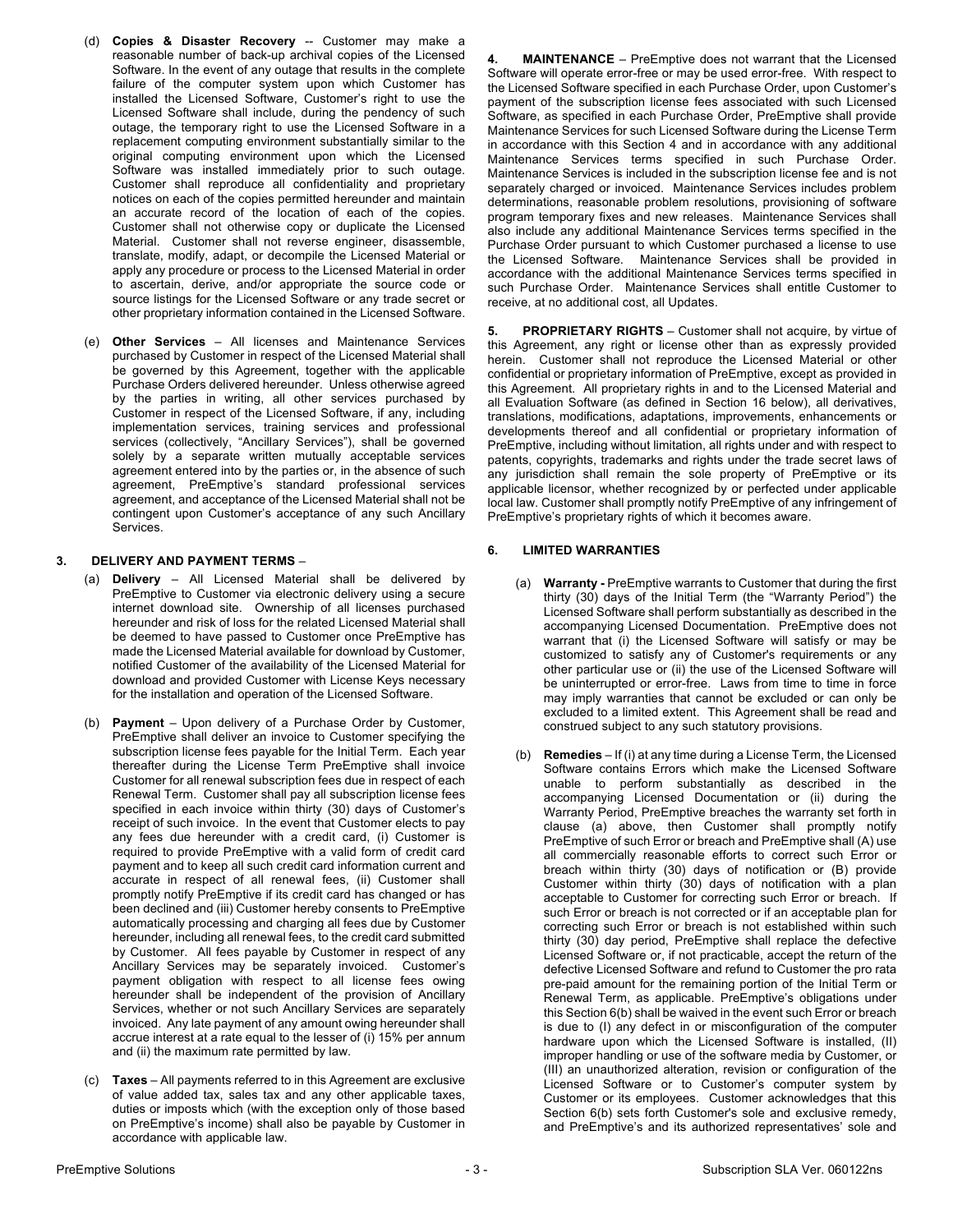exclusive liability, for any breach of warranty, Error or failure of the Licensed Software to function properly.

**(c) Disclaimer – EXCEPT AS EXPRESSLY PROVIDED IN THIS AGREEMENT, ALL WARRANTIES, REPRESENTATIONS, INDEMNITIES AND GUARANTEES WITH RESPECT TO THE LICENSED MATERIAL, WHETHER EXPRESS OR IMPLIED, ARISING BY LAW, CUSTOM, PRIOR ORAL OR WRITTEN STATEMENTS BY PREEMPTIVE OR ITS AUTHORIZED REPRESENTATIVES OR OTHERWISE (INCLUDING, BUT NOT LIMITED TO ANY WARRANTY OF MERCHANTABILITY OR FITNESS FOR PARTICULAR PURPOSE) ARE HEREBY OVERRIDDEN AND DISCLAIMED.**

## **7. INDEMNITY**

- (a) **Indemnity** Subject to this Section 7 and Section 8 below, PreEmptive agrees to indemnify, defend and hold harmless Customer from and against all claims, damages, losses, liabilities and expenses (including, but not limited to, reasonable attorneys' fees) arising out of any claim by a third party asserting that the Licensed Material or any of Customer's use thereof, infringes upon any third party's patent, copyright or trademark, provided that (i) Customer promptly notifies PreEmptive in writing no later than thirty (30) days after Customer's notice of any potential claim, (ii) Customer permits PreEmptive to defend, compromise or settle the claim, and provided further that no settlement intended to bind Customer shall be made without Customer's prior written authorization and (iii) Customer gives PreEmptive all available information, reasonable assistance, and authority to enable PreEmptive to do so.
- (b) **Alternative Remedy** If a claim described in Paragraph 7(a) may or has been asserted, Customer will permit PreEmptive, at PreEmptive's option and expense, to (i) procure the right to continue using the Licensed Material, (ii) replace or modify the Licensed Material to eliminate the infringement while providing functionally equivalent performance or (iii) accept the return of the Licensed Material and refund to Customer the pro rata prepaid amount for the remaining portion of the Initial Term or Renewal Term, as applicable.
- **(c) Limitation** PreEmptive shall have no indemnity obligation to Customer hereunder if the violation or infringement claim results from (i) a correction or modification of the Licensed Material not provided by PreEmptive or its authorized representative, (ii) the failure to promptly install an Update, (iii) the combination of the Licensed Software with other non-PreEmptive software and (iv) continuing the allegedly infringing activity after receiving written notice of such infringement claim from PreEmptive.

**8. NO CONSEQUENTIAL DAMAGES - UNDER NO CIRCUMSTANCES WILL PREEMPTIVE OR ITS AUTHORIZED REPRESENTATIVES BE LIABLE FOR ANY CONSEQUENTIAL, INDIRECT, SPECIAL, PUNITIVE, EXEMPLARY OR INCIDENTAL DAMAGES, WHETHER FORESEEABLE OR UNFORESEEABLE, BASED ON CLAIMS BY CUSTOMER OR ANY THIRD PARTY (INCLUDING, BUT NOT LIMITED TO, CLAIMS FOR LOSS OF DATA, GOODWILL, PROFITS, USE OF MONEY OR USE OF THE LICENSED MATERIAL, INTERRUPTION IN USE OR AVAILABILITY OF DATA, STOPPAGE OF OTHER WORK OR IMPAIRMENT OF OTHER ASSETS), ARISING OUT OF BREACH OF EXPRESS OR IMPLIED WARRANTY, BREACH OF CONTRACT, BREACH OF ANY INTELLECTUAL PROPERTY RIGHT, MISREPRESENTATION, NEGLIGENCE, STRICT LIABILITY IN TORT OR OTHERWISE, EXCEPT ONLY IN THE CASE OF PERSONAL INJURY WHERE AND TO THE EXTENT THAT APPLICABLE LAW REQUIRES SUCH LIABILITY. IN NO EVENT WILL THE AGGREGATE LIABILITY INCURRED IN ANY ACTION OR PROCEEDING BY PREEMPTIVE OR ITS AUTHORIZED REPRESENTATIVE EXCEED THE TOTAL AMOUNT ACTUALLY PAID BY CUSTOMER FOR THE SPECIFIC LICENSED SOFTWARE THAT DIRECTLY CAUSED THE DAMAGE.**

### **9. CONFIDENTIALITY**

(a) **Confidentiality.** – Customer acknowledges that the Licensed Material incorporate confidential and proprietary information developed or acquired by or licensed to PreEmptive and that all results of testing of the Licensed Software, whether performed by Customer or another third party, are confidential. In no event will Customer publish or disclose the results of any testing or performance specifications of the Licensed Software without PreEmptive's express prior written consent. A party that receives Confidential Information (the "Receiving Party") from the other party (the "Disclosing Party") shall not: (i) export or re-export (within the meaning of US laws or other export control laws or regulations) any Confidential Information, except in strict compliance with US laws; (ii) reverse engineer any Confidential Information; or (iii) disclose or make available the Disclosing Party's Confidential Information to any of the Receiving Party's employees, agents, contractors or consultants or to any third parties, except those that have agreed in writing to be bound by terms and conditions substantially similar to, and no less restrictive with respect to limitations on use and disclosure, than those contained in this Agreement and each of which have a "need to know" in order to carry out the purposes set forth in this Agreement. Each party shall take all reasonable precautions necessary to safeguard the confidentiality of all Confidential Information disclosed by the other party, including those precautions (A) taken by the disclosing party to protect its own Confidential Information and (B) which the disclosing party or its authorized representative may reasonably request from time to time. Neither party shall allow the removal or defacement of any confidentiality or proprietary notice placed on the Confidential Information disclosed by the disclosing party. The placement of copyright notices on Confidential Information shall not constitute publication or otherwise impair their confidential nature of such information.

**(b) Disclosure -** If an unauthorized use or disclosure of the disclosing party's Confidential Information occurs within the recipient party's enterprise, the recipient party will immediately notify the disclosing party or its authorized representative and take, at recipient party's expense, all steps which may be available to recover such Confidential Information and to prevent its subsequent unauthorized use or dissemination.

**10. TERMINATION** – Upon 30-days prior written notice to PreEmptive, Customer may terminate this Agreement; provided, however that Customer shall not be entitled to a refund (except as expressly set forth in Section 6(b) and 7(b)) of any amounts paid or a release from or cancellation, waiver, novation of any amount payable, and all such amounts payable or promised to be paid through the License Term shall automatically accelerate and be immediately due and payable and shall survive termination of this Agreement. If Customer or any of Customer's employees, consultants, authorized representatives or permitted third parties breach any term or condition of this Agreement, PreEmptive may terminate this Agreement, without judicial or administrative resolution or obligation to refund. This Agreement will terminate automatically if Customer ceases to do business, becomes insolvent, goes or is put into receivership or liquidation, passes a resolution for its winding up (other than for the purpose of reconstruction or amalgamation) or for any of the foregoing, makes an arrangement for the benefit of its creditors, enters into bankruptcy, suspension of payments, moratorium, reorganization or any other proceeding that relates to insolvency or protection of creditors' rights or takes or suffers any similar action in consequence of debt. Upon the termination of this Agreement for any reason and upon expiration of the License Term, all rights granted to Customer hereunder will cease, and Customer will promptly (i) purge the Licensed Software and any related Updates from all of Customer's computer systems, storage media and other files, (ii) destroy the Licensed Material and all copies thereof and (iii) deliver to PreEmptive an affidavit certifying that Customer has complied with these termination obligations. The provision of Sections 1, 3, 8 through 15 and 17 shall survive the termination of this Agreement.

**11. U.S. EXPORT RESTRICTIONS** – Customer acknowledges that the Licensed Material and all related technical information, documents and materials are subject to export controls under the U.S. Export Administration Regulations. Customer covenants and agrees to comply with all import and export control regulations of the United States with respect to the Licensed Material. Customer acknowledges that it may not re-export or divert the Licensed Material or any related technical information, document or material, or direct derivatives thereof, to any country set forth on the U.S. Department of Commerce's list of State Sponsors of Terrorism (currently, Cuba, Iran, North Korea, and Syria),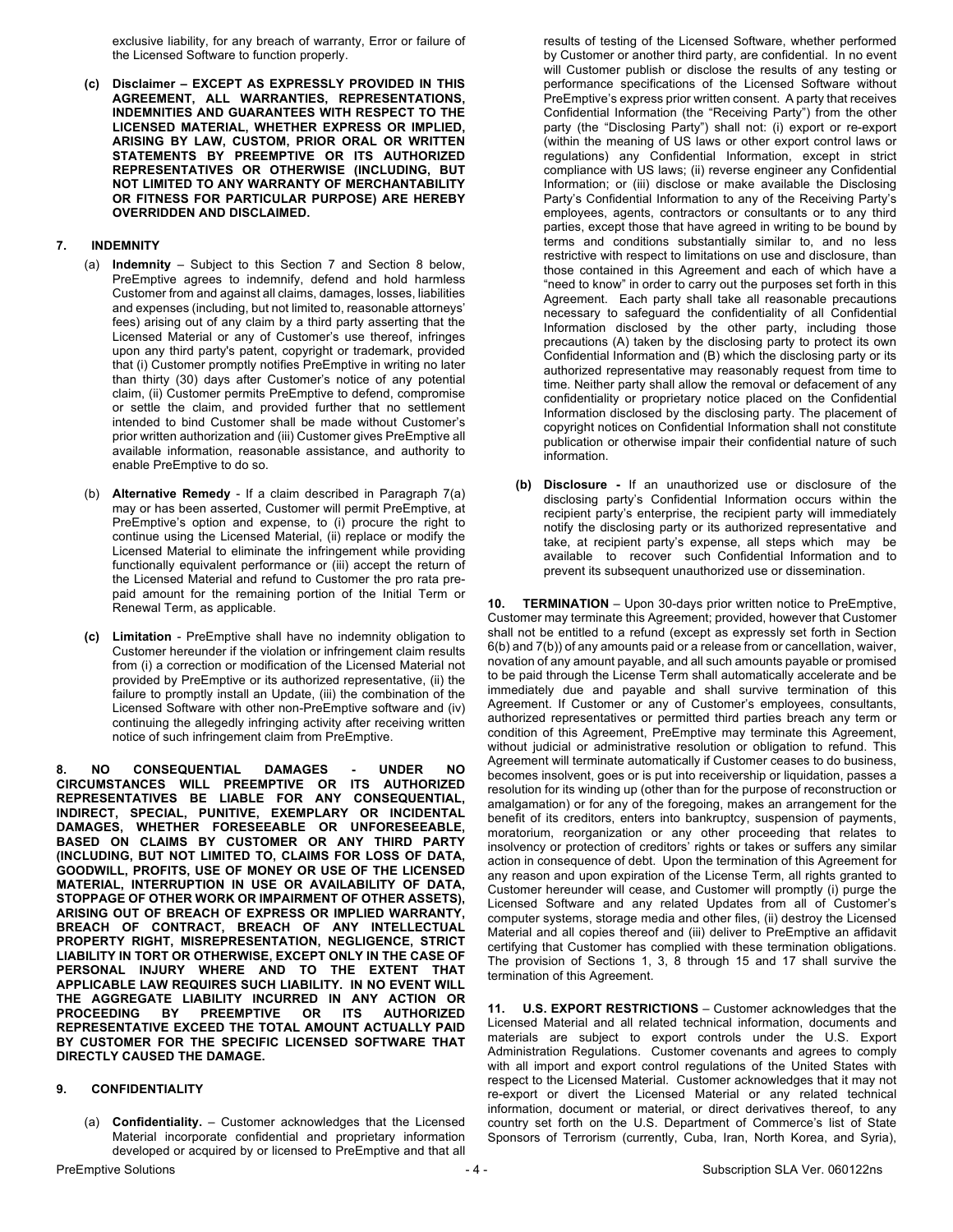including any future changes to the government's list of State Sponsors of Terrorism.

**12. EQUITABLE RELIEF** – The parties recognize that Sections 5, 9, 11 and 17(h) are necessary for the protection of the business and goodwill of the parties and are considered by the parties to be reasonable for such purpose. The parties agree that any breach of such Sections would cause the other party substantial and irreparable damage and therefore, in the event of any such breach, in addition to other remedies which may be available, the non-breaching party shall have the right to seek specific performance and other injunctive and equitable relief in a court of law.

**13. LICENSE KEY & USE REPORTING** – Customer acknowledges that a security code owned and controlled by PreEmptive or its subsidiaries (the "License Key") is required to render the Licensed Software operational on Customer's computer hardware during the License Term. Once utilized to install the Licensed Software on Customer's computer hardware, no other security code will be required for the Licensed Material to operate on such computer hardware in accordance with the terms and restrictions contained in this Agreement and no other disabling device will prevent the Licensed Software from operating on Customer's computer hardware during the License Term. Further, Customer acknowledges that the License Key shall expire upon the expiration of the current License Term and that upon such expiration the Licensed Software shall cease to operate unless and until the License Key is renewed, reissued, or another License Key is obtained from PreEmptive. Customer shall not attempt to crack, alter or otherwise derive the License Key. PreEmptive shall promptly (which in the event of any renewal of a License Term shall be prior to expiration of the current License Term) provide Customer with all necessary License Keys upon renewal of each License Term and upon any authorized transfer of the Licensed Software to any other hardware equipment permitted under Section 2(b) of this Agreement. PreEmptive reserves the right to gather data on license usage by Customer for each item of Licensed Software, including License Key numbers, server IP addresses, email addresses of users, domain counts and other information deemed relevant, to ensure that the Licensed Software is being used in accordance with the terms of this Agreement. PreEmptive expressly prohibits domain count overrides without prior written approval. Unless otherwise agreed in writing by both parties, Customer hereby consents to PreEmptive gathering and processing such usage information and agrees not to block, electronically or otherwise, the transmission of data required for compliance with this Agreement. Any unauthorized use of the Licensed Software by Customer or other use by Customer in violation of the restrictions contained herein shall be deemed a material breach of this Agreement. In addition to the foregoing, within ten (10) business days of Customer's receipt of PreEmptive's written request, Customer shall provide to PreEmptive a written report certifying to PreEmptive the number of licenses for Licensed Software installed, used or accessed by Customer, the identity of the applicable servers, hardware or computers upon which such licenses are installed and, to the extent applicable, the installation location and location and number of users accessing such licenses, together with such other information as may be requested by PreEmptive and necessary to confirm Customer's compliance with the terms of this Agreement. The auditing, reporting and certification rights and obligations set forth in this Section 13 shall survive termination of this Agreement for a period of eighteen months.

**14. ENFORCEABILITY** – If for any reason a court of competent jurisdiction finds any provision of this Agreement, or portion thereof, to be unenforceable, void, invalid or illegal, that provision shall be enforced to the maximum extent permissible so as to effect the intent of the parties, and the remainder of this Agreement shall continue in full force and effect.

### **15. ENTIRE AGREEMENT**

(a) Customer acknowledges that it has read this Agreement, understands it and agrees to be bound by its terms. Customer and PreEmptive further agree that, subject to clause (b) below, this Agreement, together with all Purchase Orders delivered in connection herewith and all exhibits, schedules and annexes hereto, is the complete and exclusive statement of the agreement between Customer and PreEmptive and supersedes all proposals, oral or written, and all other communications between the parties relating to the subject matter of this Agreement, including any shrink-wrap agreements, click-wrap agreements or demo or trial agreements which may accompany the Licensed Material or which may have been previously in force between the parties. Subject to clause (b) below, this Agreement may not be amended, modified, supplemented or altered except by a written agreement that is signed by both parties.

**(b) UNDER NO CIRCUMSTANCES MAY THE TERMS OF THIS AGREEMENT OR ANY PREEMPTIVE PURCHASE ORDER BE AMENDED, MODIFIED, SUPPLEMENTED, ALTERED, SUPERSEDED OR REPLACED BY ANY NON-PREEMPTIVE INVOICE OR NON-PREEMPTIVE PURCHASE ORDER OR OTHER SIMILAR INSTRUMENT DELIVERED BY CUSTOMER TO PREEMPTIVE. EACH PARTY ACKNOWLEDGES AND AGREES THAT, AS A CONVENIENCE TO CUSTOMER AND ONLY FOR CUSTOMER'S INTERNAL ACCOUNTING PROCEDURES, CUSTOMER MAY DELIVER TO PREEMPTIVE A CUSTOMER INVOICE OR CUSTOMER PURCHASE ORDER OR OTHER SIMILAR DOCUMENT FOR ANY TRANSACTION CONTEMPLATED HEREUNDER AND THAT NO ACTION BY PREEMPTIVE, INCLUDING PREEMPTIVE'S DELIVERY OF ANY LICENSED MATERIAL OR ACCEPTANCE OF PAYMENT, SHALL BE DEEMED TO BE ACCEPTANCE OF ANY OF THE TERMS OR CONDITIONS CONTAINED IN SUCH CUSTOMER INVOICE OR CUSTOMER PURCHASE ORDER OR OTHER SIMILAR INSTRUMENT AND SUCH TERMS AND CONDITIONS SHALL BE VOID AND OF NO FORCE OR EFFECT, UNLESS ACCEPTED BY PREEMPTIVE PURSUANT TO A WRITTEN INSTRUMENT SIGNED BY BOTH PARTIES.**

# **16. TRIAL LICENSE**

- (a) If Customer has installed Evaluation Software (as defined below) and Customer is authorized by PreEmptive to evaluate such Evaluation Software (as defined below), then only the terms and conditions of this Section 16 (including those Sections of this Agreement incorporated in this Section 16 by reference) will govern Customer's temporary use of such Evaluation Software (and no other terms of this Agreement shall apply to Customer or govern Customer's use of Evaluation Software) and upon subscription to a commercial license for such Evaluation Software, this entire Agreement, exclusive of this Section 16, shall apply to Customer and govern all use of such commercial Licensed Material.
- (b) PreEmptive is the owner and provider of certain proprietary software and documentation that Customer may request to use, from time to time, on a temporary basis for the sole purpose of testing and evaluating such software prior to purchasing a commercial term license for such software ("Evaluation Software"). All installation and usage of Evaluation Software by Customer requires a temporary License Key or trial License Key to be issued by PreEmptive and Customer is only permitted to use Evaluation Software during the term of the temporary License Key or trial License Key issued by PreEmptive.
- (c) Evaluation Software is provided to Customer solely for evaluation purposes for Customer's own testing and evaluation purposes (an "Evaluation") and upon delivering a temporary License Key or trial License Key to Customer, PreEmptive hereby grants Customer a non-transferable, nonexclusive, limited license to operate and use the Evaluation Software for such Evaluation during the period commencing on the date Customer downloads the Evaluation Software and ending on the expiration of the temporary License Key or trial License Key (including any extensions thereof authorized by PreEmptive, the "Evaluation Period"). Without limiting the foregoing, Licensee may not use the Evaluation Software to create, modify, enhance or in way alter publicly distributed software, or for any other commercial purpose. Customer agrees not to cause or permit the reverse engineering, disassembly, modification, translation or decompilation of any Evaluation Software. Customer shall not copy the Evaluation Software, or create or develop any derivative software based upon the Evaluation Software.
- (d) Customer acknowledges that all Evaluation Software incorporates confidential and proprietary information developed or acquired by or licensed to PreEmptive and that all results of testing of the Evaluation Software, whether performed by Customer or another third party, are confidential. In no event will Customer publish or disclose the results of any testing or